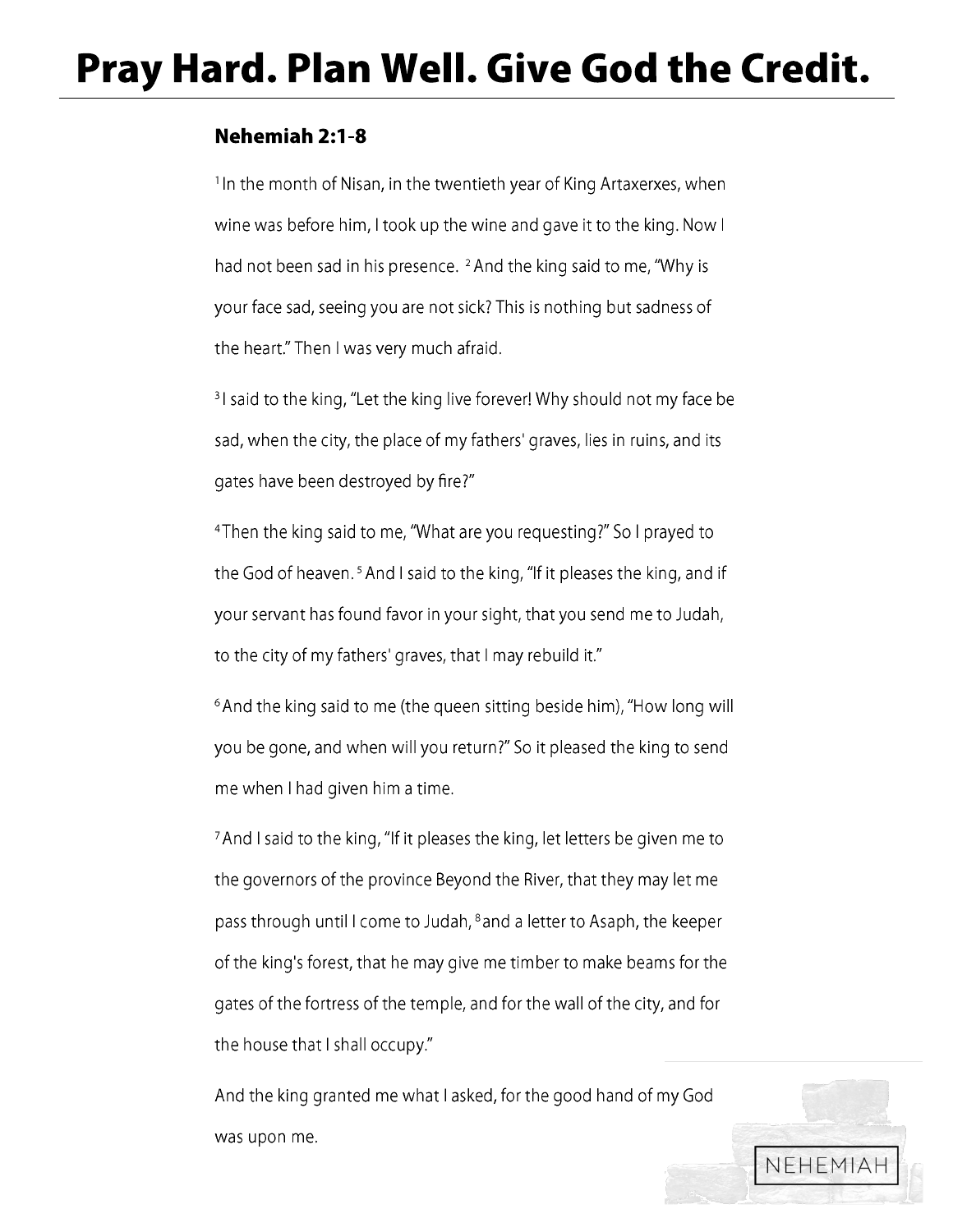## Pray Hard. Plan Well. Give God the Credit.

June 12, 2022

Open: When have you had to do something you've never done before? How did you go about it?

#### Read & Discuss: Nehemiah 2:1-8

- 1. It had been four months since Nehemiah heard about the condition of Jerusalem (2:1). What does the longevity of Nehemiah's heartache over the condition of Jerusalem tell us about his values? What is something you prayed about over an extended period of time? How did praying over that extended period change you or your perspective?
- 2. How might Nehemiah's role to the king (1:11) have uniquely positioned him to be used by God to lead the rebuilding of the wall around Jerusalem? What are some positions or experiences you have (or have had) that God has or may use for His purposes?
- 3. Why might Nehemiah have been afraid, as verse 2 describes? (Consider Esther 4:11.) How have you found fear to negatively affect your perspective? What lessons could we learn from Nehemiah's example in verses 3-5 about how to deal with such fears?
- 4. If you had been in Nehemiah's situation, what might you have prayed when he uttered his brief prayer as he stood before the king (v. 4)? Why? How might our spiritual lives benefit from both lengthy times of prayer (1:5-11) and short, spontaneous prayers (2:4)?
- 5. In verses 5-8, where do you see evidence that Nehemiah had a plan for the task ahead of him? Do you tend to be more of a planner or a go-with-the-flow type person? Why? When discipling a new believer, how would you explain the place of plans in the life of a believer? (How might James 4:13-15 be helpful in this regard?)
- 6. Nehemiah gives God the credit for his success before the king (2:8). How do we make sure we give God the credit for our successes? What might be some subtle ways we rob God of the credit He deserves for such things?
- Apply: How are you encouraged or challenged by Nehemiah's example here? What are one or two specific ways you will apply that encouragement or challenge?
- **Pray:** Pray that God will grant us passion, courage, and wisdom as we seek to follow His leading regarding meeting the needs of His people however He may lead us.